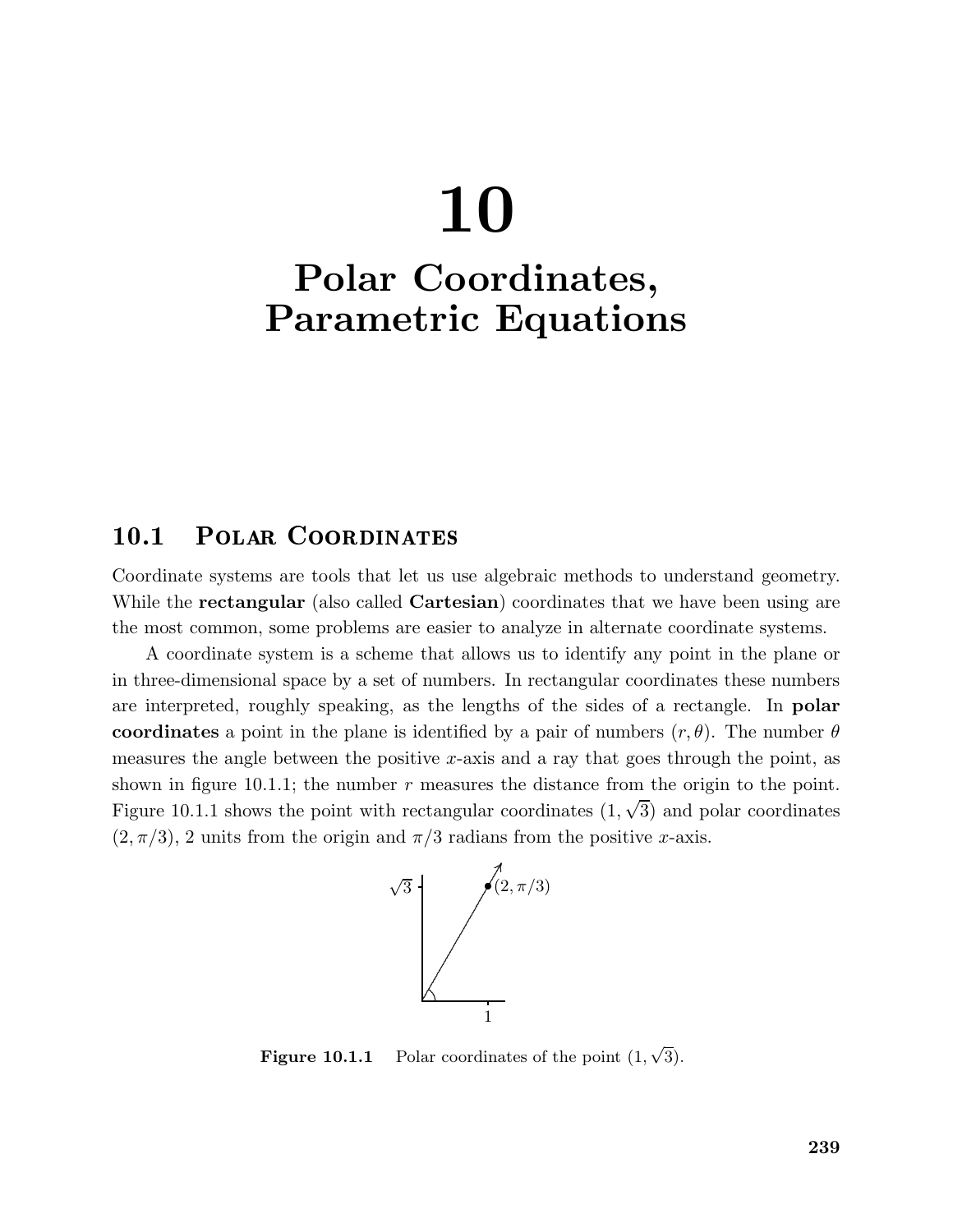#### 240 Chapter 10 Polar Coordinates, Parametric Equations

Just as we describe curves in the plane using equations involving x and y, so can we describe curves using equations involving r and  $\theta$ . Most common are equations of the form  $r = f(\theta).$ 

**EXAMPLE 10.1.1** Graph the curve given by  $r = 2$ . All points with  $r = 2$  are at distance 2 from the origin, so  $r = 2$  describes the circle of radius 2 with center at the origin.  $\Box$ 

**EXAMPLE 10.1.2** Graph the curve given by  $r = 1 + \cos \theta$ . We first consider  $y =$  $1 + \cos x$ , as in figure 10.1.2. As  $\theta$  goes through the values in [0, 2π], the value of r tracks the value of y, forming the "cardioid" shape of figure 10.1.2. For example, when  $\theta = \pi/2$ ,  $r = 1 + \cos(\pi/2) = 1$ , so we graph the point at distance 1 from the origin along the positive y-axis, which is at an angle of  $\pi/2$  from the positive x-axis. When  $\theta = 7\pi/4$ ,  $r = 1 + \cos(7\pi/4) = 1 + \sqrt{2}/2 \approx 1.71$ , and the corresponding point appears in the fourth quadrant. This illustrates one of the potential benefits of using polar coordinates: the equation for this curve in rectangular coordinates would be quite complicated.  $\Box$ 



**Figure 10.1.2** A cardioid:  $y = 1 + \cos x$  on the left,  $r = 1 + \cos \theta$  on the right.

Each point in the plane is associated with exactly one pair of numbers in the rectangular coordinate system; each point is associated with an infinite number of pairs in polar coordinates. In the cardioid example, we considered only the range  $0 \le \theta \le 2\pi$ , and already there was a duplicate:  $(2,0)$  and  $(2,2\pi)$  are the same point. Indeed, every value of  $\theta$  outside the interval  $[0, 2\pi)$  duplicates a point on the curve  $r = 1 + \cos \theta$  when  $0 \leq \theta < 2\pi$ . We can even make sense of polar coordinates like  $(-2, \pi/4)$ : go to the direction  $\pi/4$  and then move a distance 2 in the opposite direction; see figure 10.1.3. As usual, a negative angle  $\theta$  means an angle measured clockwise from the positive x-axis. The point in figure 10.1.3 also has coordinates  $(2, 5\pi/4)$  and  $(2, -3\pi/4)$ .

The relationship between rectangular and polar coordinates is quite easy to understand. The point with polar coordinates  $(r, \theta)$  has rectangular coordinates  $x = r \cos \theta$ and  $y = r \sin \theta$ ; this follows immediately from the definition of the sine and cosine functions. Using figure 10.1.3 as an example, the point shown has rectangular coordinates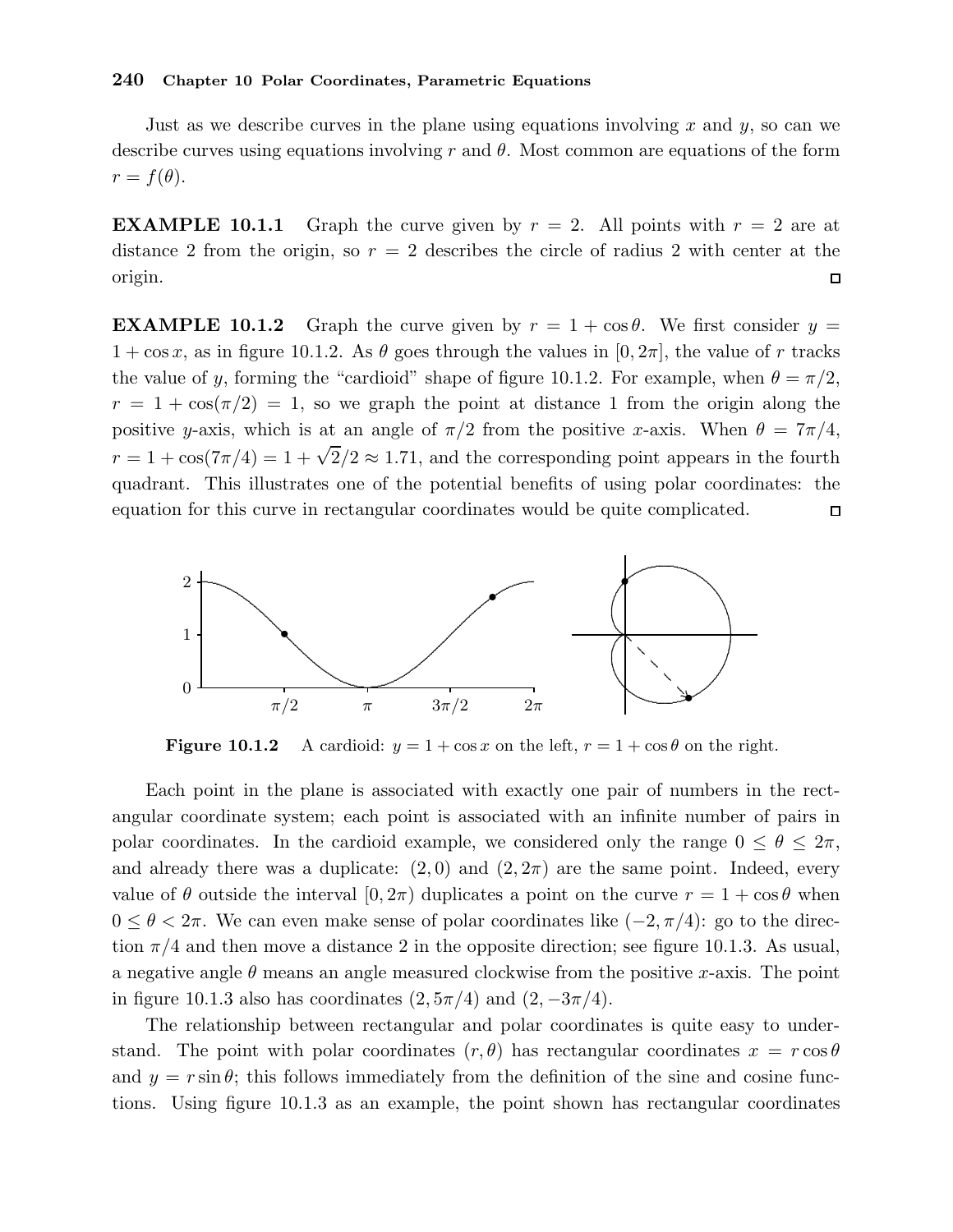

**Figure 10.1.3** The point  $(-2, \pi/4) = (2, 5\pi/4) = (2, -3\pi/4)$  in polar coordinates.

 $x = (-2)\cos(\pi/4) = -\sqrt{2} \approx 1.4142$  and  $y = (-2)\sin(\pi/4) = -\sqrt{2}$ . This makes it very easy to convert equations from rectangular to polar coordinates.

**EXAMPLE 10.1.3** Find the equation of the line  $y = 3x + 2$  in polar coordinates. We 2 merely substitute:  $r \sin \theta = 3r \cos \theta + 2$ , or  $r =$ .  $\Box$  $\sin \theta - 3 \cos \theta$ 

**EXAMPLE 10.1.4** Find the equation of the circle  $(x - 1/2)^2 + y^2 = 1/4$  in polar coordinates. Again substituting:  $(r \cos \theta - 1/2)^2 + r^2 \sin^2 \theta = 1/4$ . A bit of algebra turns this into  $r = \cos(t)$ . You should try plotting a few  $(r, \theta)$  values to convince yourself that this makes sense.  $\Box$ 

**EXAMPLE 10.1.5** Graph the polar equation  $r = \theta$ . Here the distance from the origin exactly matches the angle, so a bit of thought makes it clear that when  $\theta \geq 0$  we get the spiral of Archimedes in figure 10.1.4. When  $\theta < 0$ , r is also negative, and so the full graph is the right hand picture in the figure.  $\Box$ 



**Figure 10.1.4** The spiral of Archimedes and the full graph of  $r = \theta$ .

Converting polar equations to rectangular equations can be somewhat trickier, and graphing polar equations directly is also not always easy.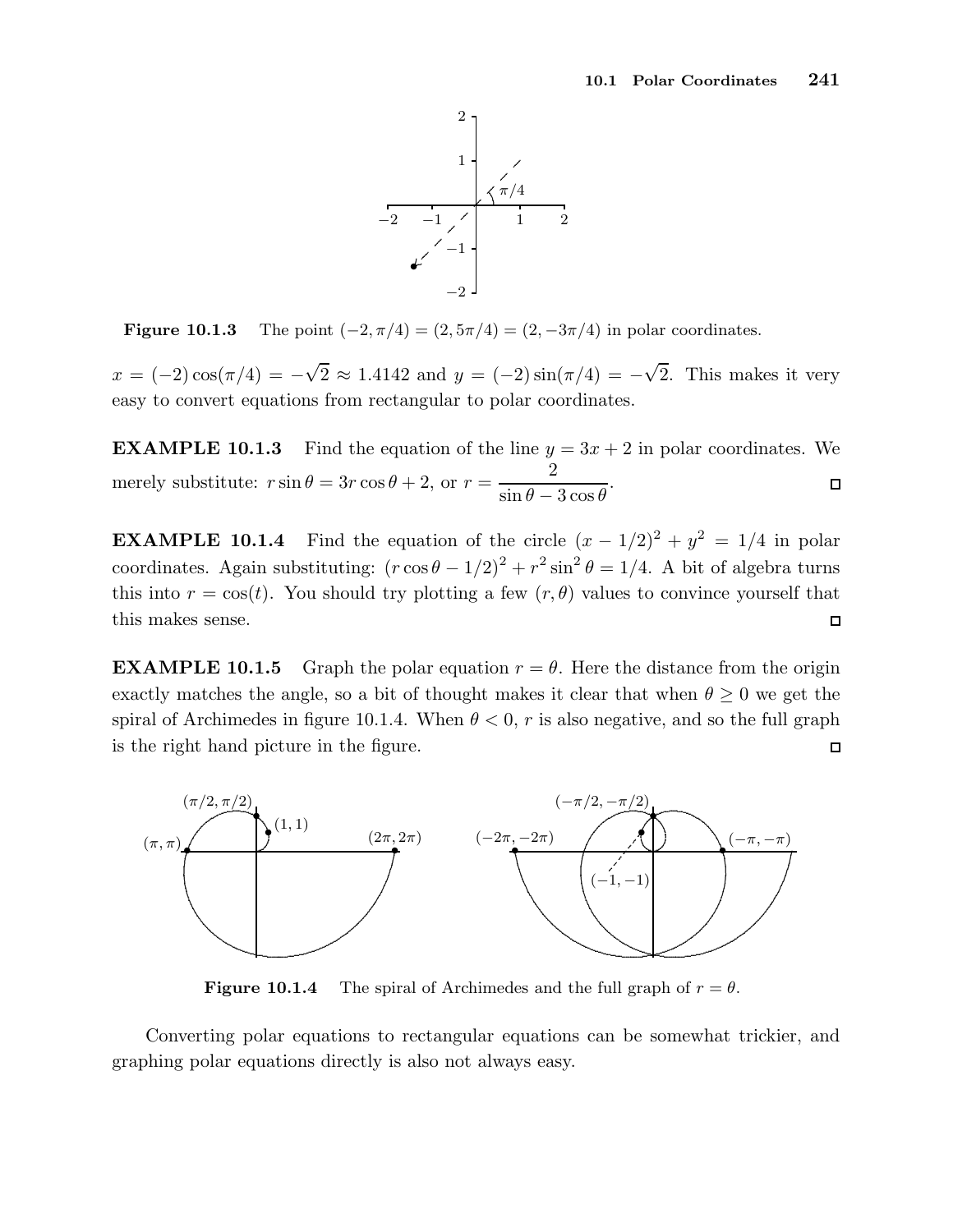**EXAMPLE 10.1.6** Graph  $r = 2 \sin \theta$ . Because the sine is periodic, we know that we will get the entire curve for values of  $\theta$  in  $[0, 2\pi)$ . As  $\theta$  runs from 0 to  $\pi/2$ , r increases from 0 to 2. Then as  $\theta$  continues to  $\pi$ , r decreases again to 0. When  $\theta$  runs from  $\pi$  to  $2\pi$ , r is negative, and it is not hard to see that the first part of the curve is simply traced out again, so in fact we get the whole curve for values of  $\theta$  in  $[0, \pi)$ . Thus, the curve looks something like figure 10.1.5. Now, this suggests that the curve could possibly be a circle, and if it is, it would have to be the circle  $x^2 + (y - 1)^2 = 1$ . Having made this guess, we can easily check it. First we substitute for x and y to get  $(r \cos \theta)^2 + (r \sin \theta - 1)^2 = 1$ ; expanding and simplifying does indeed turn this into  $r = 2 \sin \theta$ .  $\Box$ 



**Figure 10.1.5** Graph of  $r = 2 \sin \theta$ .

#### Exercises 10.1.

1. Plot these polar coordinate points on one graph:  $(2, \pi/3)$ ,  $(-3, \pi/2)$ ,  $(-2, -\pi/4)$ ,  $(1/2, \pi)$ ,  $(1, 4\pi/3), (0, 3\pi/2).$ 

Find an equation in polar coordinates that has the same graph as the given equation in rectangular coordinates.

| 2. $y = 3x \Rightarrow$                       | 3. $y = -4 \Rightarrow$                |
|-----------------------------------------------|----------------------------------------|
| 4. $xy^2 = 1 \Rightarrow$                     | 5. $x^2 + y^2 = 5 \Rightarrow$         |
| 6. $y = x^3 \Rightarrow$                      | 7. $y = \sin x \Rightarrow$            |
| 8. $y = 5x + 2 \Rightarrow$                   | 9. $x=2 \Rightarrow$                   |
| 10. $y = x^2 + 1 \Rightarrow$                 | 11. $y = 3x^2 - 2x \Rightarrow$        |
| 12. $y = x^2 + y^2 \Rightarrow$               |                                        |
|                                               |                                        |
| Sketch the curve.                             |                                        |
| 13. $r = \cos \theta$                         | 14. $r = \sin(\theta + \pi/4)$         |
| 15. $r = -\sec \theta$                        | 16. $r = \theta/2, \theta > 0$         |
| 17. $r = 1 + \theta/\pi^2$                    | 18. $r = \cot \theta \csc \theta$      |
| 19. $r = \frac{1}{\sin \theta + \cos \theta}$ | 20. $r^2 = -2 \sec \theta \csc \theta$ |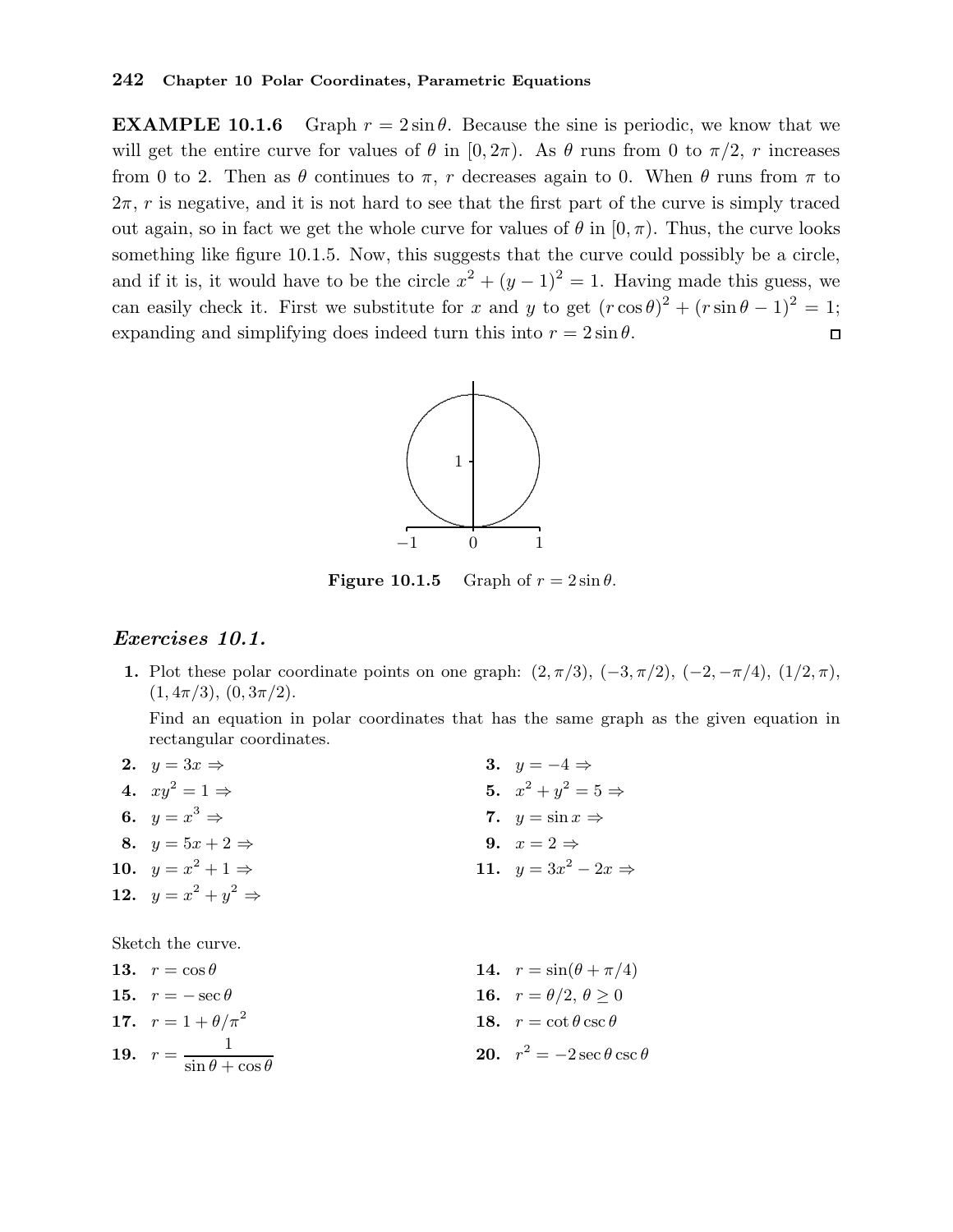In the exercises below, find an equation in rectangular coordinates that has the same graph as the given equation in polar coordinates.

**21.**  $r = \sin(3\theta) \Rightarrow$  **22.**  $r = \sin^2 \theta \Rightarrow$ <br>**23.**  $r = \sec \theta \csc \theta \Rightarrow$  **24.**  $r = \tan \theta \Rightarrow$ 22.  $r = \sin^2 \theta \Rightarrow$ 23.  $r = \sec \theta \csc \theta \Rightarrow$ 

#### 10.2 SLOPES IN POLAR COORDINATES

When we describe a curve using polar coordinates, it is still a curve in the  $x-y$  plane. We would like to be able to compute slopes and areas for these curves using polar coordinates.

We have seen that  $x = r \cos \theta$  and  $y = r \sin \theta$  describe the relationship between polar and rectangular coordinates. If in turn we are interested in a curve given by  $r = f(\theta)$ , then we can write  $x = f(\theta) \cos \theta$  and  $y = f(\theta) \sin \theta$ , describing x and y in terms of  $\theta$  alone. The first of these equations describes  $\theta$  implicitly in terms of x, so using the chain rule we may compute

$$
\frac{dy}{dx} = \frac{dy}{d\theta} \frac{d\theta}{dx}.
$$

Since  $d\theta/dx = 1/(dx/d\theta)$ , we can instead compute

$$
\frac{dy}{dx} = \frac{dy/d\theta}{dx/d\theta} = \frac{f(\theta)\cos\theta + f'(\theta)\sin\theta}{-f(\theta)\sin\theta + f'(\theta)\cos\theta}.
$$

**EXAMPLE 10.2.1** Find the points at which the curve given by  $r = 1 + \cos \theta$  has a vertical or horizontal tangent line. Since this function has period  $2\pi$ , we may restrict our attention to the interval [0,  $2\pi$ ) or  $(-\pi, \pi]$ , as convenience dictates. First, we compute the slope:

$$
\frac{dy}{dx} = \frac{(1+\cos\theta)\cos\theta - \sin\theta\sin\theta}{-(1+\cos\theta)\sin\theta - \sin\theta\cos\theta} = \frac{\cos\theta + \cos^2\theta - \sin^2\theta}{-\sin\theta - 2\sin\theta\cos\theta}.
$$

This fraction is zero when the numerator is zero (and the denominator is not zero). The numerator is  $2\cos^2\theta + \cos\theta - 1$  so by the quadratic formula

$$
\cos \theta = \frac{-1 \pm \sqrt{1 + 4 \cdot 2}}{4} = -1
$$
 or  $\frac{1}{2}$ .

This means  $\theta$  is  $\pi$  or  $\pm \pi/3$ . However, when  $\theta = \pi$ , the denominator is also 0, so we cannot conclude that the tangent line is horizontal.

Setting the denominator to zero we get

$$
-\sin\theta - 2\sin\theta\cos\theta = 0
$$
  

$$
\sin\theta(1 + 2\cos\theta) = 0
$$

$$
\sin \theta (1 + 2 \cos \theta) = 0,
$$

so either  $\sin \theta = 0$  or  $\cos \theta = -1/2$ . The first is true when  $\theta$  is 0 or  $\pi$ , the second when  $\theta$ is  $2\pi/3$  or  $4\pi/3$ . However, as above, when  $\theta = \pi$ , the numerator is also 0, so we cannot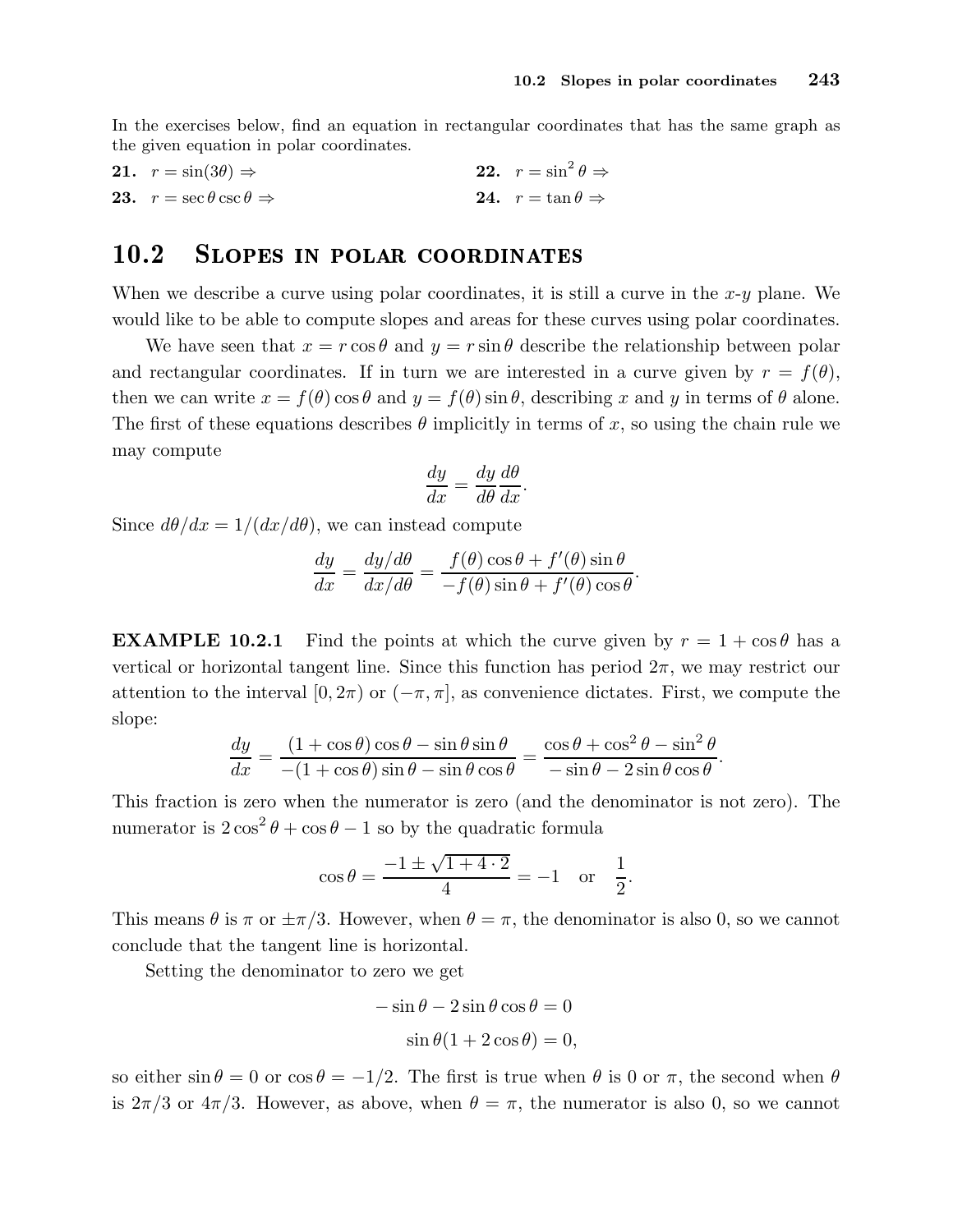#### 244 Chapter 10 Polar Coordinates, Parametric Equations

conclude that the tangent line is vertical. Figure 10.2.1 shows points corresponding to  $\theta$ equal to 0,  $\pm \pi/3$ ,  $2\pi/3$  and  $4\pi/3$  on the graph of the function. Note that when  $\theta = \pi$  the curve hits the origin and does not have a tangent line.  $\Box$ 



**Figure 10.2.1** Points of vertical and horizontal tangency for  $r = 1 + \cos \theta$ .

We know that the second derivative  $f''(x)$  is useful in describing functions, namely, in describing concavity. We can compute  $f''(x)$  in terms of polar coordinates as well. We already know how to write  $dy/dx = y'$  in terms of  $\theta$ , then

$$
\frac{d}{dx}\frac{dy}{dx} = \frac{dy'}{dx} = \frac{dy'}{d\theta}\frac{d\theta}{dx} = \frac{dy'/d\theta}{dx/d\theta}.
$$

**EXAMPLE 10.2.2** We find the second derivative for the cardioid  $r = 1 + \cos \theta$ :

$$
\frac{d}{d\theta} \frac{\cos\theta + \cos^2\theta - \sin^2\theta}{-\sin\theta - 2\sin\theta\cos\theta} \cdot \frac{1}{dx/d\theta} = \dots = \frac{3(1+\cos\theta)}{(\sin\theta + 2\sin\theta\cos\theta)^2} \cdot \frac{1}{-(\sin\theta + 2\sin\theta\cos\theta)}
$$

$$
= \frac{-3(1+\cos\theta)}{(\sin\theta + 2\sin\theta\cos\theta)^3}.
$$

The ellipsis here represents rather a substantial amount of algebra. We know from above that the cardioid has horizontal tangents at  $\pm \pi/3$ ; substituting these values into the second derivative we get  $y''(\pi/3) = -\sqrt{3}/2$  and  $y''(-\pi/3) = \sqrt{3}/2$ , indicating concave down and concave up respectively. This agrees with the graph of the function.  $\Box$ 

#### Exercises 10.2.

| Compute $y' = dy/dx$ and $y'' = d^2y/dx^2$ . |                                      |
|----------------------------------------------|--------------------------------------|
| 1. $r = \theta \Rightarrow$                  | 2. $r = 1 + \sin \theta \Rightarrow$ |
| 3. $r = \cos \theta \Rightarrow$             | 4. $r = \sin \theta \Rightarrow$     |
| 5. $r = \sec \theta \Rightarrow$             | 6. $r = \sin(2\theta) \Rightarrow$   |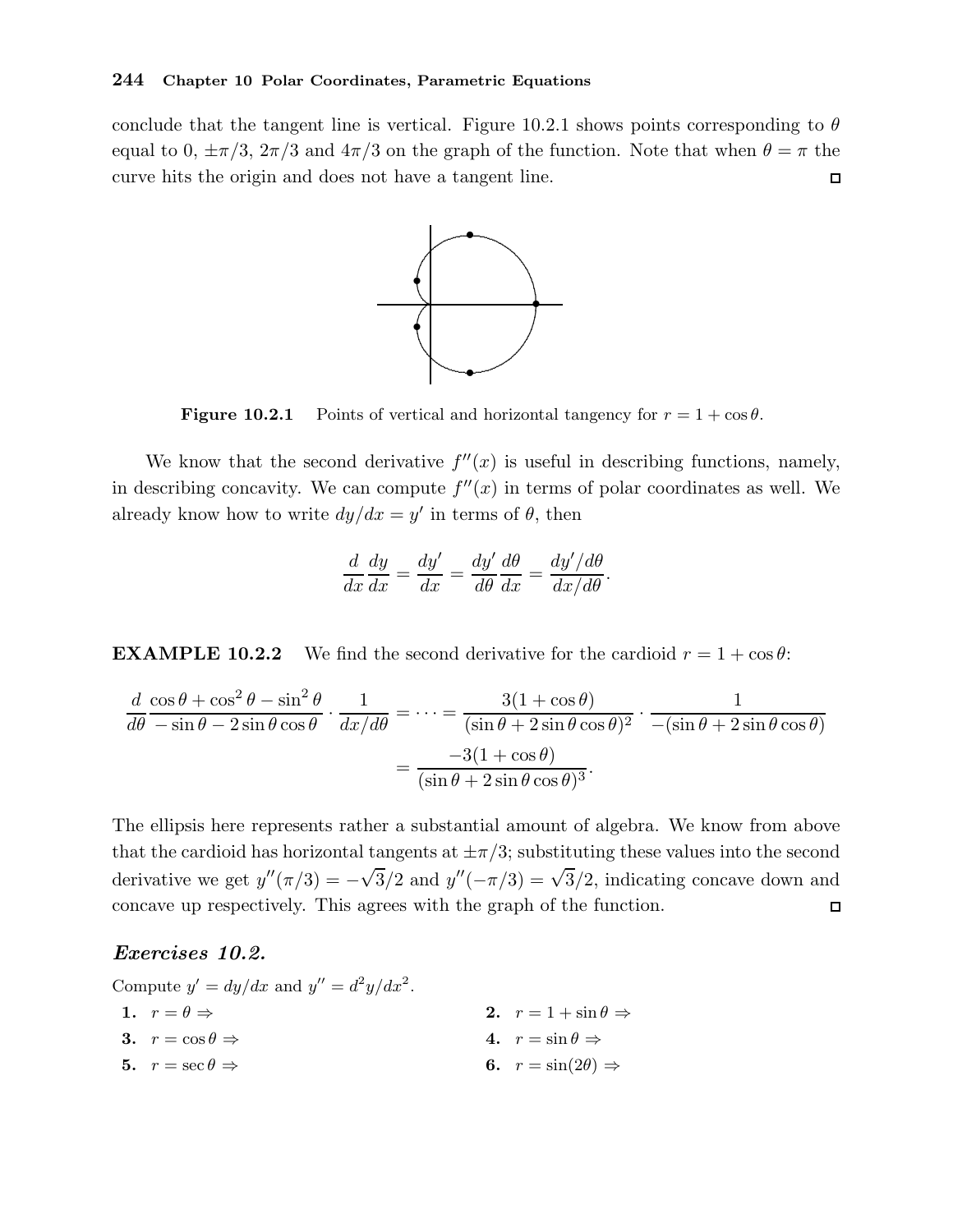Sketch the curves over the interval  $[0, 2\pi]$  unless otherwise stated. Use the first and second derivative to identify horizontal and vertical tangents and local maximum and minimum points. You can check your work with

| 7. $r = \sin \theta + \cos \theta$                          | 8. $r = 2 + 2 \sin \theta$                               |
|-------------------------------------------------------------|----------------------------------------------------------|
| 9. $r = \frac{3}{2} + \sin \theta$                          | 10. $r = 2 + \cos \theta$                                |
| 11. $r = \frac{1}{2} + \cos \theta$                         | <b>12.</b> $r = \cos(\theta/2), 0 \le \theta \le 4\pi$   |
| <b>13.</b> $r = \sin(\theta/3), 0 \le \theta \le 6\pi$      | 14. $r = \sin^2 \theta$                                  |
| 15. $r = 1 + \cos^2(2\theta)$                               | 16. $r = \sin^2(3\theta)$                                |
| 17. $r = \tan \theta$                                       | <b>18.</b> $r = \sec(\theta/2), 0 \le \theta \le 4\pi$   |
| 19. $r = 1 + \sec \theta$                                   | <b>20.</b> $r = \frac{1}{1 - \cos \theta}$               |
| <b>21.</b> $r = \frac{1}{1 + \sin \theta}$                  | <b>22.</b> $r = \cot(2\theta)$                           |
| <b>23.</b> $r = \pi/\theta, 0 \leq \theta \leq \infty$      | <b>24.</b> $r = 1 + \pi/\theta, 0 \le \theta \le \infty$ |
| <b>25.</b> $r = \sqrt{\pi/\theta}, 0 \le \theta \le \infty$ |                                                          |

#### 10.3 AREAS IN POLAR COORDINATES

We can use the equation of a curve in polar coordinates to compute some areas bounded by such curves. The basic approach is the same as with any application of integration: find an approximation that approaches the true value. For areas in rectangular coordinates, we approximated the region using rectangles; in polar coordinates, we use sectors of circles, as depicted in figure 10.3.1. Recall that the area of a sector of a circle is  $\alpha r^2/2$ , where  $\alpha$  is the angle subtended by the sector. If the curve is given by  $r = f(\theta)$ , and the angle subtended by a small sector is  $\Delta\theta$ , the area is  $(\Delta\theta)(f(\theta))^2/2$ . Thus we approximate the total area as

$$
\sum_{i=0}^{n-1} \frac{1}{2} f(\theta_i)^2 \, \Delta \theta.
$$

In the limit this becomes

$$
\int_a^b \frac{1}{2} f(\theta)^2 \ d\theta.
$$

**EXAMPLE 10.3.1** We find the area inside the cardioid  $r = 1 + \cos \theta$ .

$$
\int_0^{2\pi} \frac{1}{2} (1 + \cos \theta)^2 d\theta = \frac{1}{2} \int_0^{2\pi} 1 + 2 \cos \theta + \cos^2 \theta d\theta = \frac{1}{2} (\theta + 2 \sin \theta + \frac{\theta}{2} + \frac{\sin 2\theta}{4}) \Big|_0^{2\pi} = \frac{3\pi}{2}.
$$

 $\Box$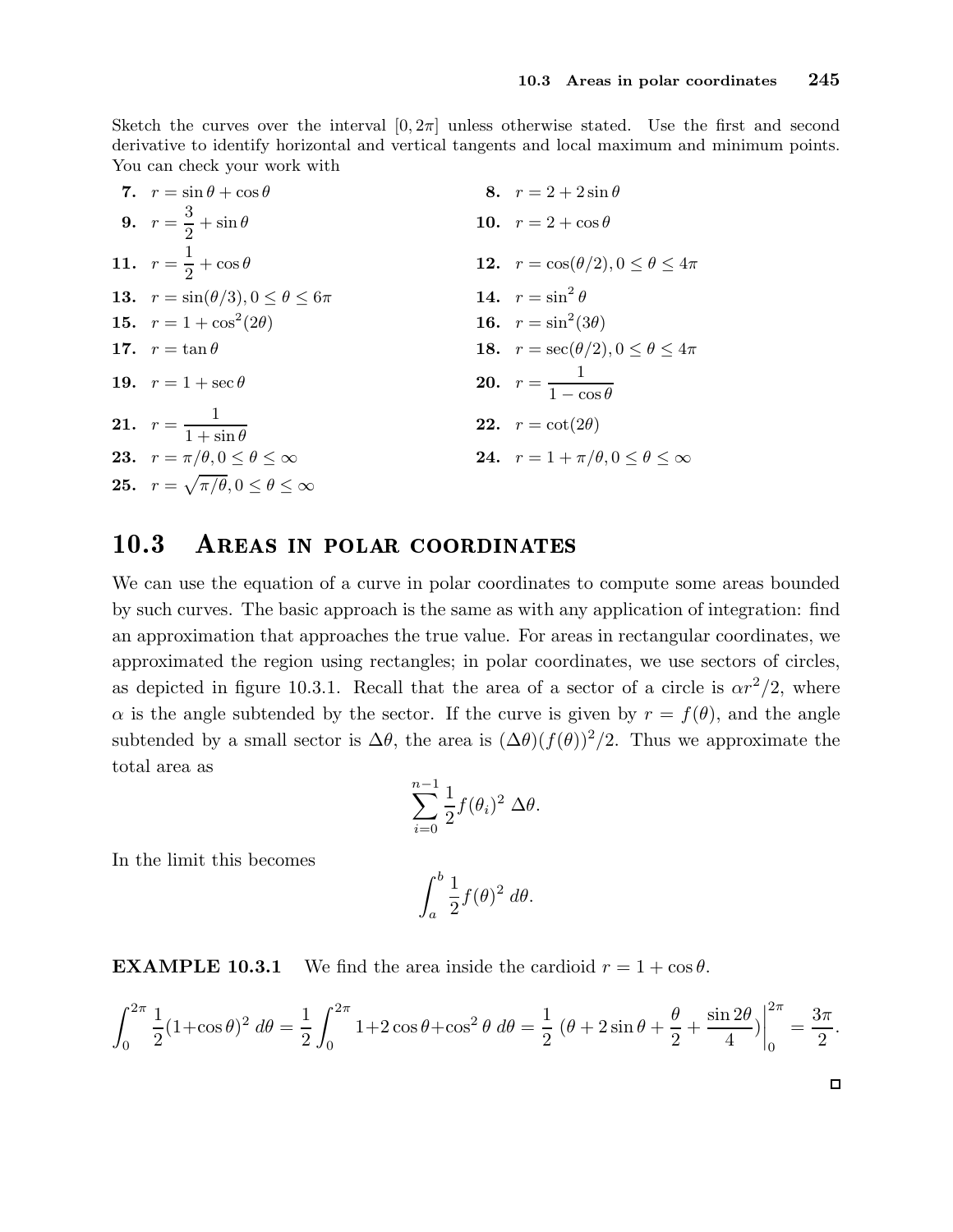

Figure 10.3.1 Approximating area by sectors of circles.

**EXAMPLE 10.3.2** We find the area between the circles  $r = 2$  and  $r = 4 \sin \theta$ , as shown in figure 10.3.2. The two curves intersect where  $2 = 4 \sin \theta$ , or  $\sin \theta = 1/2$ , so  $\theta = \pi/6$  or  $5\pi/6$ . The area we want is then



Figure 10.3.2 An area between curves.

This example makes the process appear more straightforward than it is. Because points have many different representations in polar coordinates, it is not always so easy to identify points of intersection.

EXAMPLE 10.3.3 We find the shaded area in the first graph of figure 10.3.3 as the difference of the other two shaded areas. The cardioid is  $r = 1 + \sin \theta$  and the circle is  $r = 3 \sin \theta$ . We attempt to find points of intersection:

$$
1 + \sin \theta = 3 \sin \theta
$$

$$
1 = 2 \sin \theta
$$

$$
1/2 = \sin \theta.
$$

This has solutions  $\theta = \pi/6$  and  $5\pi/6$ ;  $\pi/6$  corresponds to the intersection in the first quadrant that we need. Note that no solution of this equation corresponds to the intersection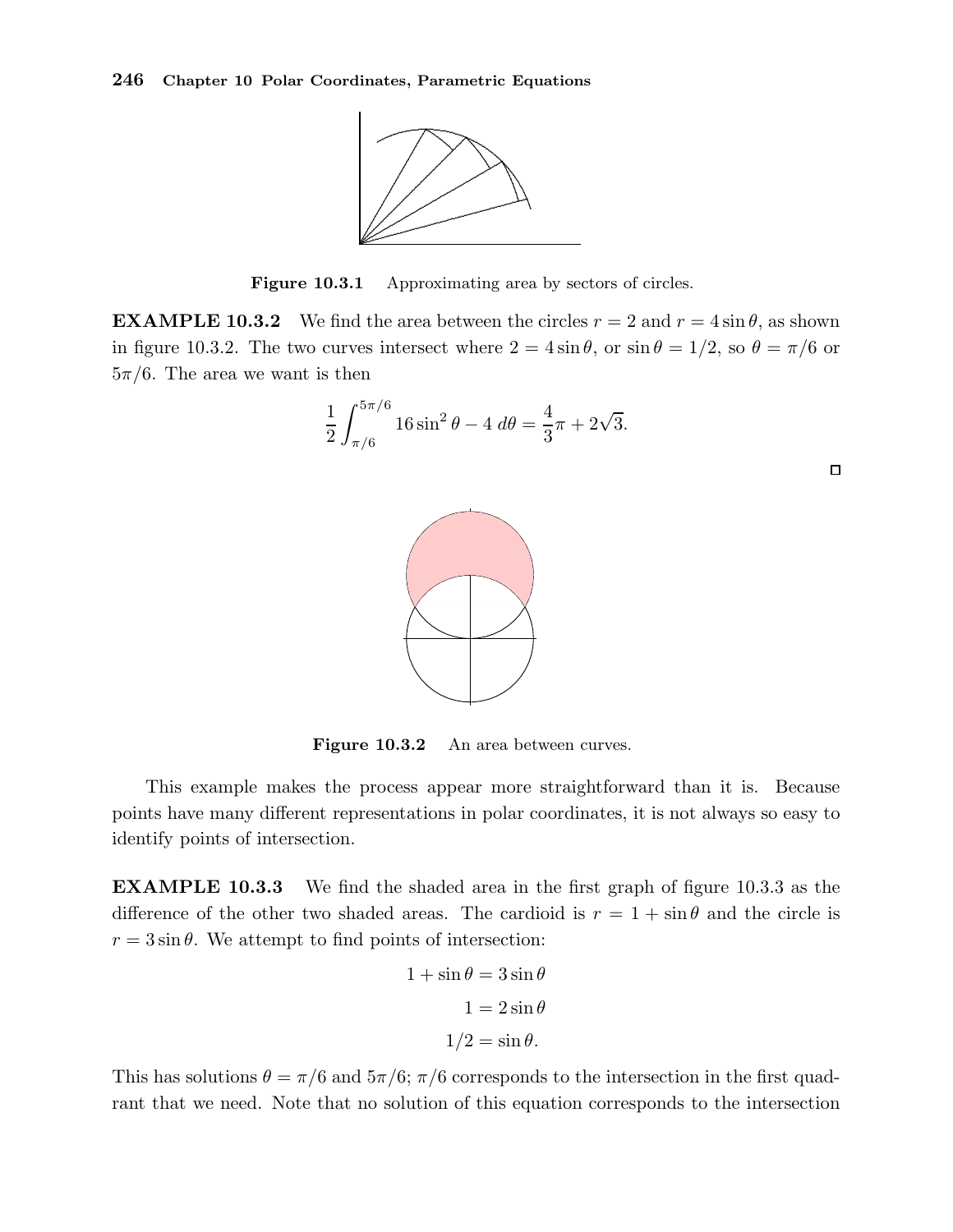point at the origin, but fortunately that one is obvious. The cardioid goes through the origin when  $\theta = -\pi/2$ ; the circle goes through the origin at multiples of  $\pi$ , starting with 0.

Now the larger region has area

$$
\frac{1}{2} \int_{-\pi/2}^{\pi/6} (1 + \sin \theta)^2 d\theta = \frac{\pi}{2} - \frac{9}{16} \sqrt{3}
$$

and the smaller has area

$$
\frac{1}{2} \int_0^{\pi/6} (3\sin\theta)^2 \ d\theta = \frac{3\pi}{8} - \frac{9}{16}\sqrt{3}
$$

so the area we seek is  $\pi/8$ .



Figure 10.3.3 An area between curves.

#### Exercises 10.3.

Find the area enclosed by the curve.

- 1.  $r = \sqrt{\ }$ 2.  $r = 2 + \cos \theta \Rightarrow$ <br>4.  $r = \cos \theta, 0 \le \theta \le \pi/3 \Rightarrow$ 3.  $r = \sec \theta, \pi/6 \le \theta \le \pi/3 \Rightarrow$
- 5.  $r = 2a \cos \theta, a > 0 \Rightarrow$  6.  $r = 4 + 3 \sin \theta \Rightarrow$
- 7. Find the area inside the loop formed by  $r = \tan(\theta/2)$ .  $\Rightarrow$
- 8. Find the area inside one loop of  $r = \cos(3\theta)$ .  $\Rightarrow$
- **9.** Find the area inside one loop of  $r = \sin^2 \theta$ .
- 10. Find the area inside the small loop of  $r = (1/2) + \cos \theta$ .  $\Rightarrow$
- 11. Find the area inside  $r = (1/2) + \cos \theta$ , including the area inside the small loop.  $\Rightarrow$
- **12.** Find the area inside one loop of  $r^2 = \cos(2\theta)$ .  $\Rightarrow$

**13.** Find the area enclosed by 
$$
r = \tan \theta
$$
 and  $r = \frac{\csc \theta}{\sqrt{2}}$ .  $\Rightarrow$ 

 $\Box$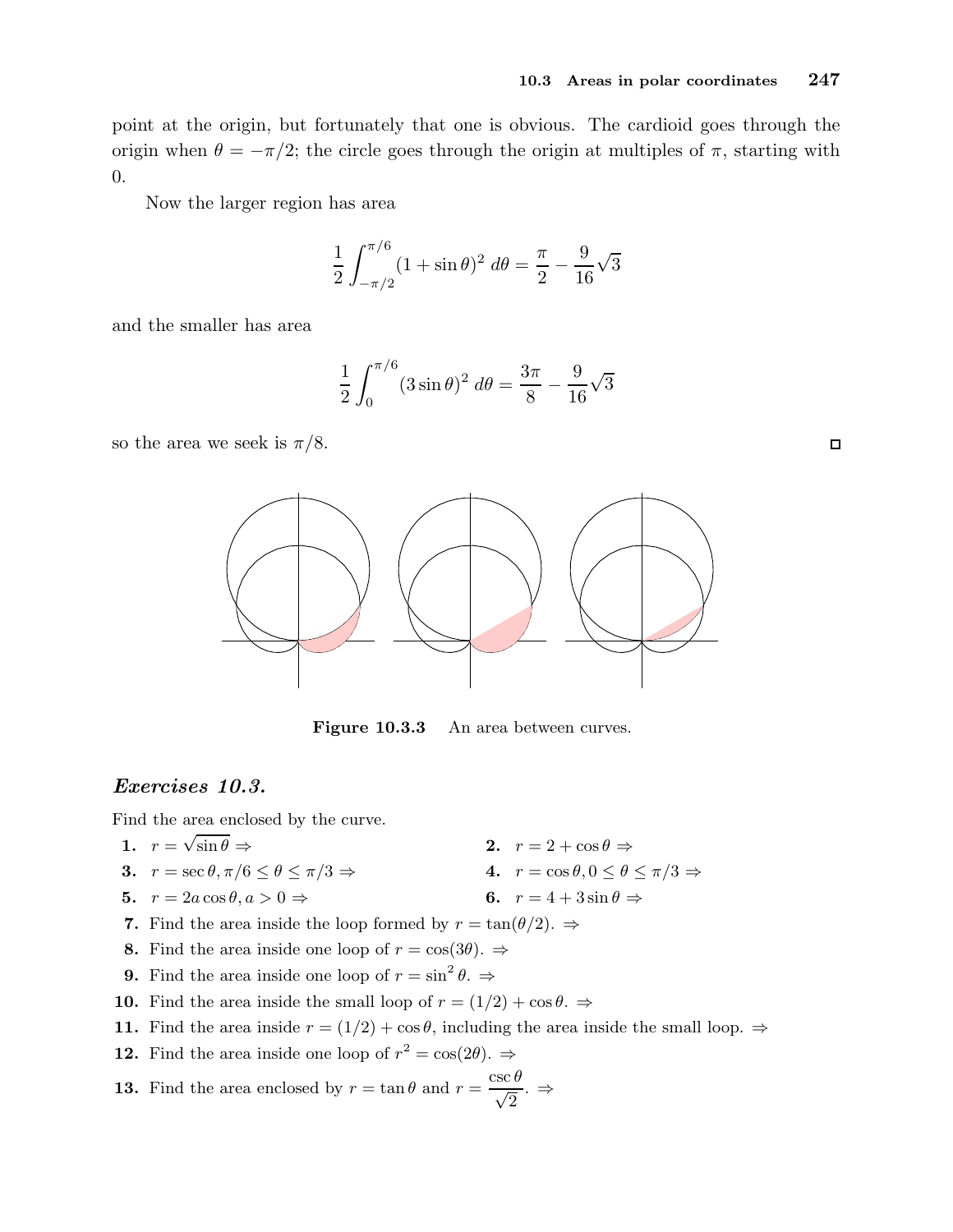- **14.** Find the area inside  $r = 2 \cos \theta$  and outside  $r = 1$ .  $\Rightarrow$
- **15.** Find the area inside  $r = 2 \sin \theta$  and above the line  $r = (3/2) \csc \theta$ .
- **16.** Find the area inside  $r = \theta$ ,  $0 \le \theta \le 2\pi$ .  $\Rightarrow$
- **17.** Find the area inside  $r = \sqrt{\theta}$ ,  $0 \le \theta \le 2\pi$ .  $\Rightarrow$
- **18.** Find the area inside both  $r = \sqrt{3} \cos \theta$  and  $r = \sin \theta$ .
- **19.** Find the area inside both  $r = 1 \cos \theta$  and  $r = \cos \theta$ .  $\Rightarrow$
- 20. The center of a circle of radius 1 is on the circumference of a circle of radius 2. Find the area of the region inside both circles.  $\Rightarrow$
- **21.** Find the shaded area in figure 10.3.4. The curve is  $r = \theta$ ,  $0 \le \theta \le 3\pi$ .  $\Rightarrow$



Figure 10.3.4 An area bounded by the spiral of Archimedes.

#### 10.4 PARAMETRIC EQUATIONS

When we computed the derivative  $dy/dx$  using polar coordinates, we used the expressions  $x = f(\theta) \cos \theta$  and  $y = f(\theta) \sin \theta$ . These two equations completely specify the curve, though the form  $r = f(\theta)$  is simpler. The expanded form has the virtue that it can easily be generalized to describe a wider range of curves than can be specified in rectangular or polar coordinates.

Suppose  $f(t)$  and  $g(t)$  are functions. Then the equations  $x = f(t)$  and  $y = g(t)$ describe a curve in the plane. In the case of the polar coordinates equations, the variable t is replaced by  $\theta$  which has a natural geometric interpretation. But t in general is simply an arbitrary variable, often called in this case a parameter, and this method of specifying a curve is known as **parametric equations**. One important interpretation of  $t$  is time. In this interpretation, the equations  $x = f(t)$  and  $y = g(t)$  give the position of an object at time t.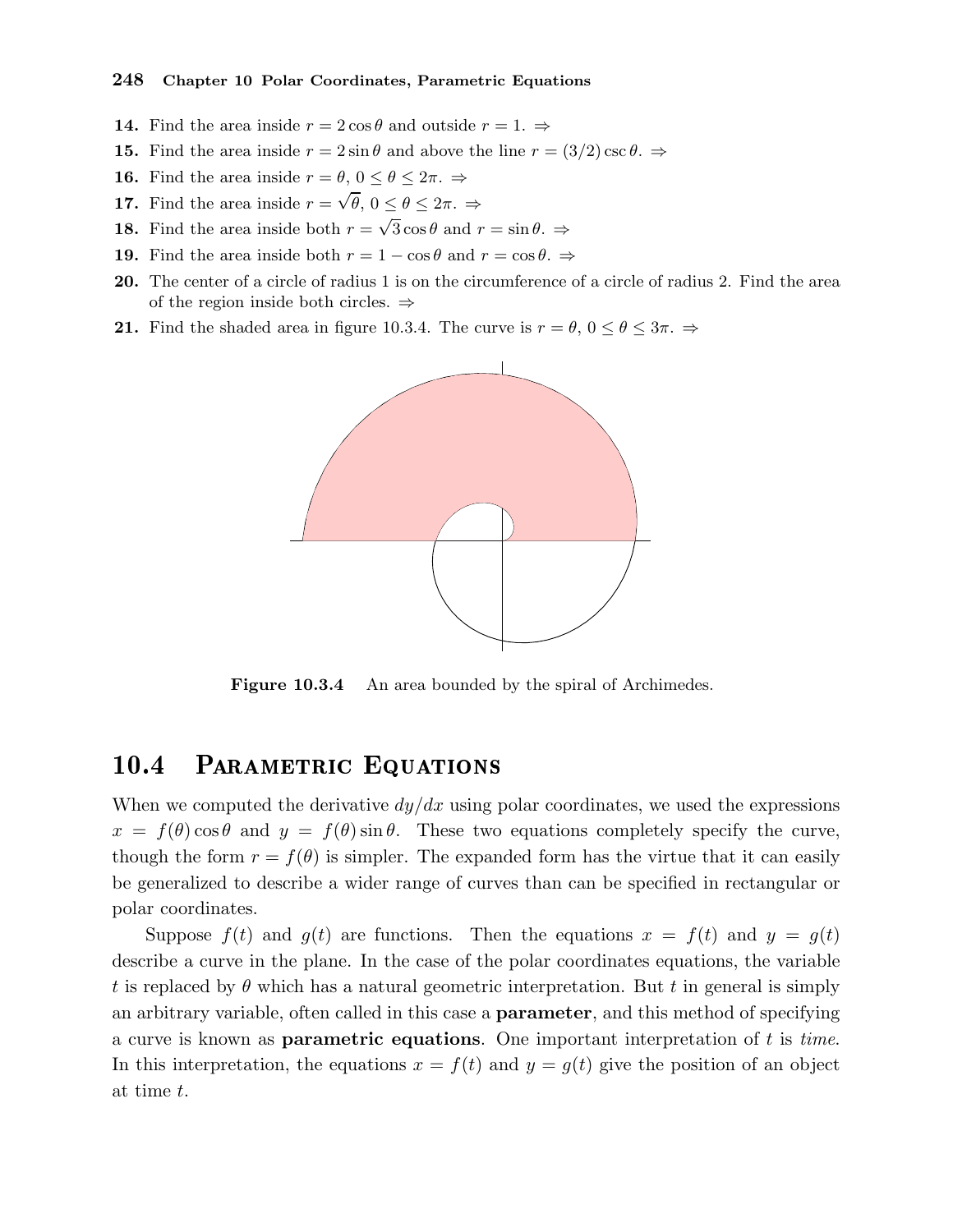EXAMPLE 10.4.1 Describe the path of an object that moves so that its position at time t is given by  $x = \cos t$ ,  $y = \cos^2 t$ . We see immediately that  $y = x^2$ , so the path lies on this parabola. The path is not the entire parabola, however, since  $x = \cos t$  is always between −1 and 1. It is now easy to see that the object oscillates back and forth on the parabola between the endpoints  $(1, 1)$  and  $(-1, 1)$ , and is at point  $(1, 1)$  at time  $t = 0$ .  $\Box$ 

It is sometimes quite easy to describe a complicated path in parametric equations when rectangular and polar coordinate expressions are difficult or impossible to devise.

**EXAMPLE 10.4.2** A wheel of radius 1 rolls along a straight line, say the x-axis. A point on the rim of the wheel will trace out a curve, called a cycloid. Assume the point starts at the origin; find parametric equations for the curve.

Figure 10.4.1 illustrates the generation of the curve (click on the AP link to see an animation). The wheel is shown at its starting point, and again after it has rolled through about 490 degrees. We take as our parameter  $t$  the angle through which the wheel has turned, measured as shown clockwise from the line connecting the center of the wheel to the ground. Because the radius is 1, the center of the wheel has coordinates  $(t, 1)$ . We seek to write the coordinates of the point on the rim as  $(t + \Delta x, 1 + \Delta y)$ , where  $\Delta x$  and  $\Delta y$  are as shown in figure 10.4.2. These values are nearly the sine and cosine of the angle  $t$ , from the unit circle definition of sine and cosine. However, some care is required because we are measuring  $t$  from a nonstandard starting line and in a clockwise direction, as opposed to the usual counterclockwise direction. A bit of thought reveals that  $\Delta x = -\sin t$  and  $\Delta y = -\cos t$ . Thus the parametric equations for the cycloid are  $x = t - \sin t$ ,  $y = 1 - \cos t$ .  $\Box$ 



Figure 10.4.1 A cycloid. (AP)



Figure 10.4.2 The wheel.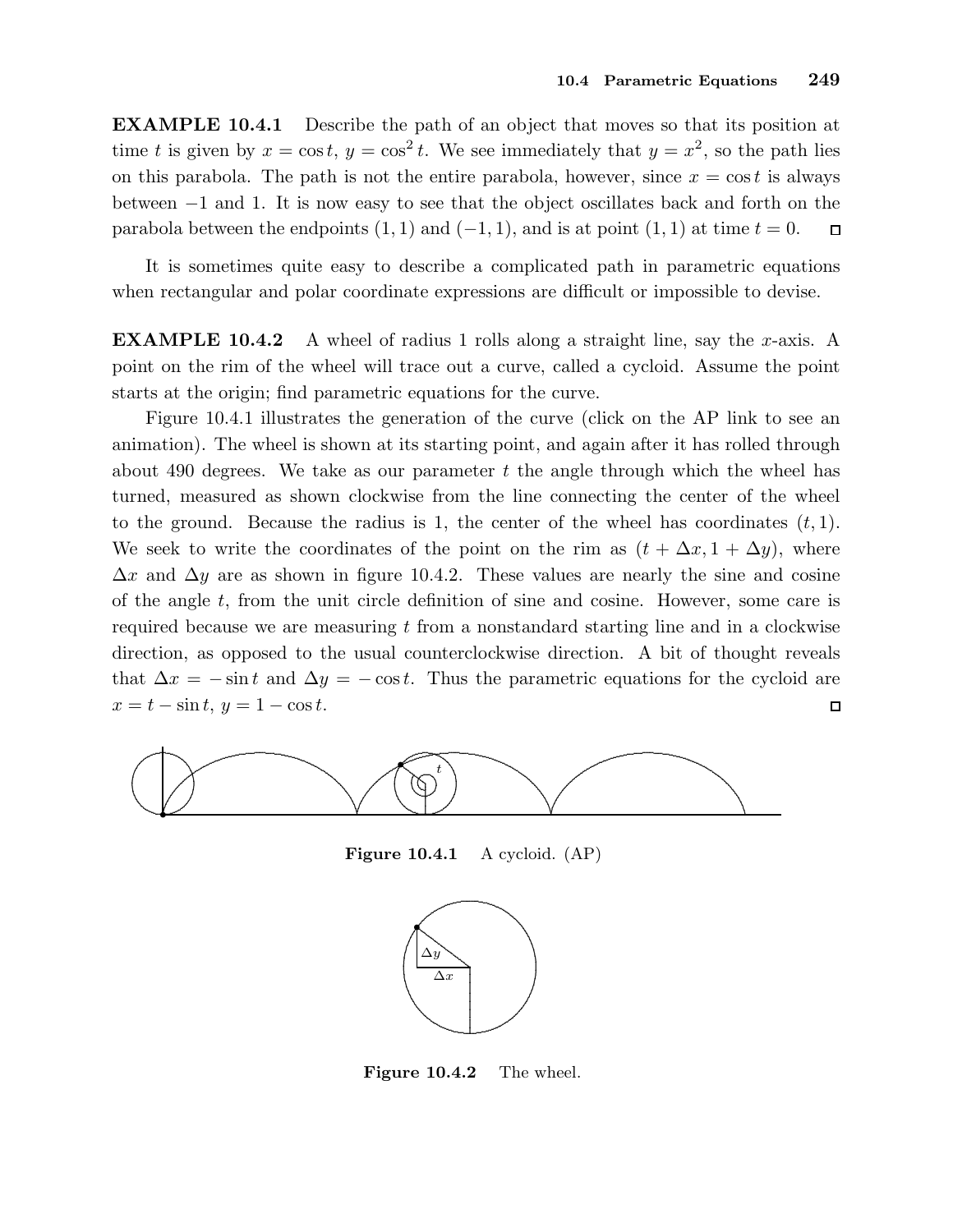#### Exercises 10.4.

- 1. What curve is described by  $x = t^2$ ,  $y = t^4$ ? If t is interpreted as time, describe how the object moves on the curve.
- 2. What curve is described by  $x = 3\cos t$ ,  $y = 3\sin t$ ? If t is interpreted as time, describe how the object moves on the curve.
- 3. What curve is described by  $x = 3\cos t$ ,  $y = 2\sin t$ ? If t is interpreted as time, describe how the object moves on the curve.
- 4. What curve is described by  $x = 3 \sin t$ ,  $y = 3 \cos t$ ? If t is interpreted as time, describe how the object moves on the curve.
- **5.** Sketch the curve described by  $x = t^3 t$ ,  $y = t^2$ . If t is interpreted as time, describe how the object moves on the curve.
- **6.** A wheel of radius 1 rolls along a straight line, say the x-axis. A point P is located halfway between the center of the wheel and the rim; assume P starts at the point  $(0, 1/2)$ . As the wheel rolls, P traces a curve; find parametric equations for the curve.  $\Rightarrow$
- 7. A wheel of radius 1 rolls around the outside of a circle of radius 3. A point P on the rim of the wheel traces out a curve called a **hypercycloid**, as indicated in figure 10.4.3. Assuming P starts at the point (3,0), find parametric equations for the curve.  $\Rightarrow$



Figure 10.4.3 A hypercycloid and a hypocycloid.

- 8. A wheel of radius 1 rolls around the inside of a circle of radius 3. A point P on the rim of the wheel traces out a curve called a **hypocycloid**, as indicated in figure 10.4.3. Assuming P starts at the point (3,0), find parametric equations for the curve.  $\Rightarrow$
- 9. An involute of a circle is formed as follows: Imagine that a long (that is, infinite) string is wound tightly around a circle, and that you grasp the end of the string and begin to unwind it, keeping the string taut. The end of the string traces out the involute. Find parametric equations for this curve, using a circle of radius 1, and assuming that the string unwinds counter-clockwise and the end of the string is initially at  $(1, 0)$ . Figure 10.4.4 shows part of the curve; the dotted lines represent the string at a few different times.  $\Rightarrow$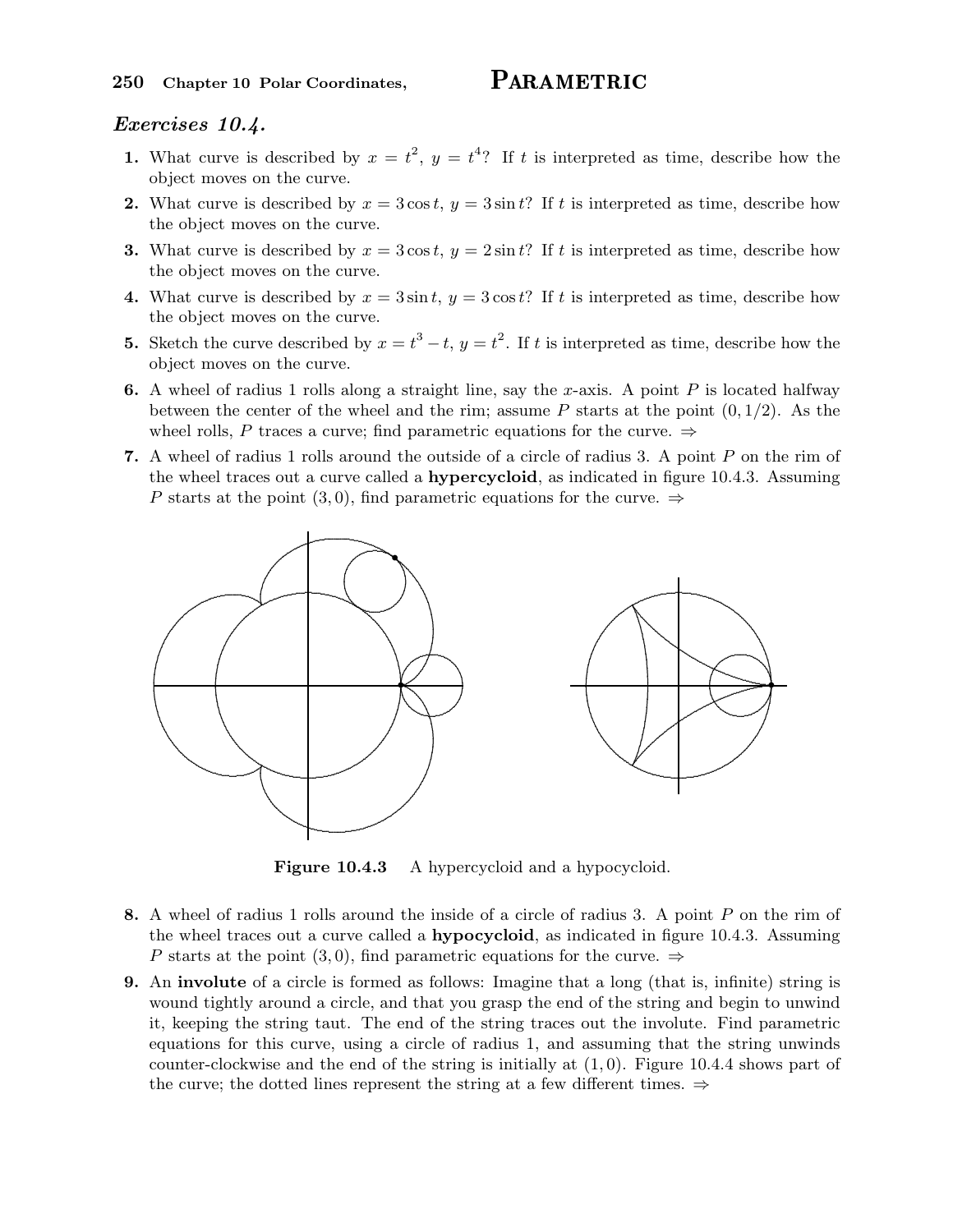

Figure 10.4.4 An involute of a circle.

#### 10.5 CALCULUS WITH PARAMETRIC EQUATIONS

We have already seen how to compute slopes of curves given by parametric equations—it is how we computed slopes in polar coordinates.

**EXAMPLE 10.5.1** Find the slope of the cycloid  $x = t-\sin t$ ,  $y = 1-\cos t$ . We compute  $x' = 1 - \cos t, y' = \sin t$ , so

$$
\frac{dy}{dx} = \frac{\sin t}{1 - \cos t}.
$$

Note that when t is an odd multiple of  $\pi$ , like  $\pi$  or  $3\pi$ , this is  $(0/2) = 0$ , so there is a horizontal tangent line, in agreement with figure 10.4.1. At even multiples of  $\pi$ , the fraction is  $0/0$ , which is undefined. The figure shows that there is no tangent line at such points.  $\Box$ 

Areas can be a bit trickier with parametric equations, depending on the curve and the area desired. We can potentially compute areas between the curve and the  $x$ -axis quite easily.

**EXAMPLE 10.5.2** Find the area under one arch of the cycloid  $x = t-\sin t$ ,  $y = 1-\cos t$ . We would like to compute

$$
\int_0^{2\pi} y \ dx,
$$

but we do not know  $y$  in terms of  $x$ . However, the parametric equations allow us to make a substitution: use  $y = 1 - \cos t$  to replace y, and compute  $dx = (1 - \cos t) dt$ . Then the integral becomes

$$
\int_0^{2\pi} (1 - \cos t)(1 - \cos t) dt = 3\pi.
$$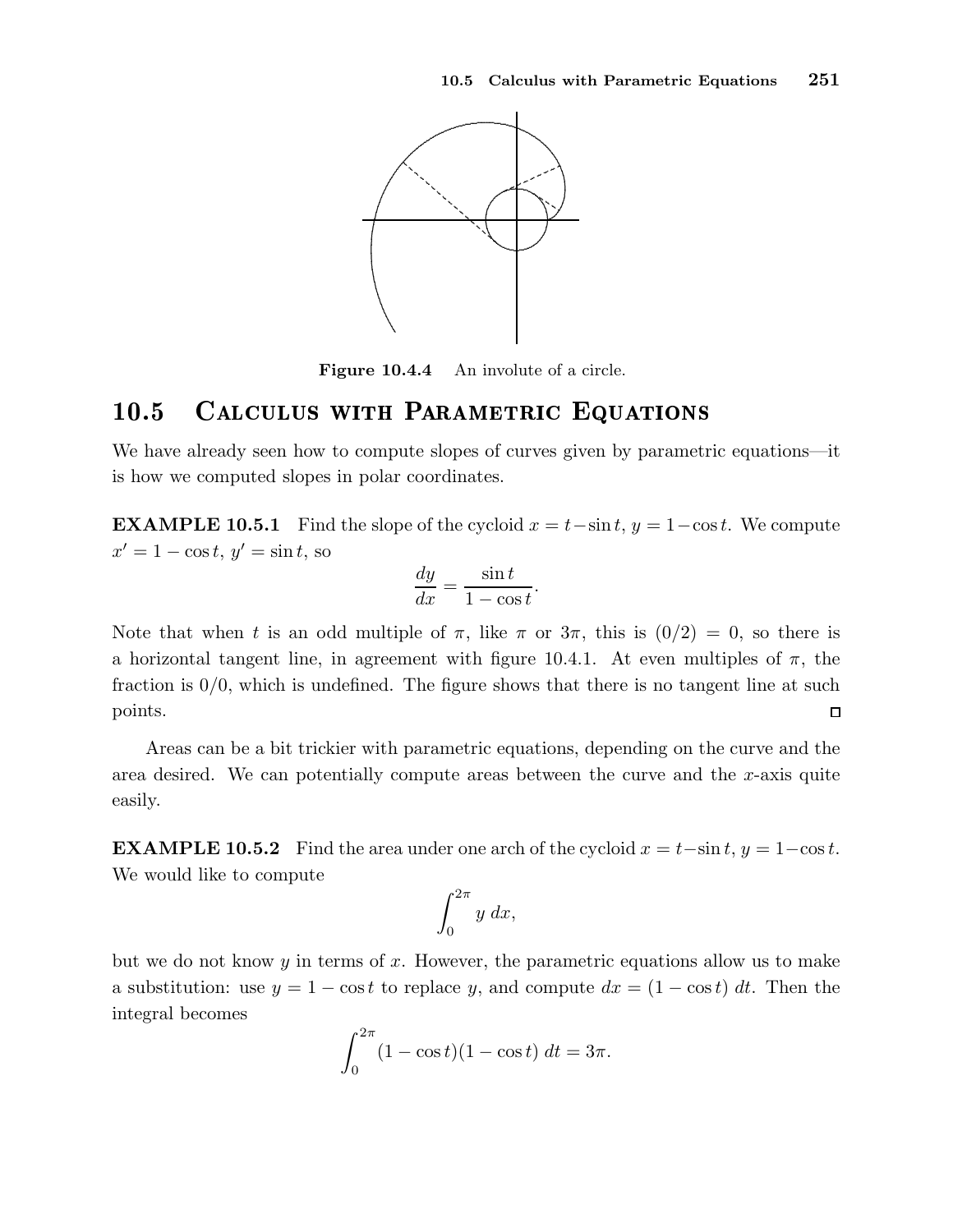#### 252 Chapter 10 Polar Coordinates, Parametric Equations

Note that we need to convert the original x limits to t limits using  $x = t - \sin t$ . When  $x = 0, t = \sin t$ , which happens only when  $t = 0$ . Likewise, when  $x = 2\pi$ ,  $t - 2\pi = \sin t$ and  $t = 2\pi$ . Alternately, because we understand how the cycloid is produced, we can see directly that one arch is generated by  $0 \le t \le 2\pi$ . In general, of course, the t limits will be different than the  $x$  limits.  $\Box$ 

This technique will allow us to compute some quite interesting areas, as illustrated by the exercises.

As a final example, we see how to compute the length of a curve given by parametric equations. Section 9.9 investigates arc length for functions given as  $y$  in terms of  $x$ , and develops the formula for length:

$$
\int_{a}^{b} \sqrt{1 + \left(\frac{dy}{dx}\right)^2} \, dx.
$$

Using some properties of derivatives, including the chain rule, we can convert this to use parametric equations  $x = f(t), y = g(t)$ :

$$
\int_{a}^{b} \sqrt{1 + \left(\frac{dy}{dx}\right)^{2}} dx = \int_{a}^{b} \sqrt{\left(\frac{dx}{dt}\right)^{2} + \left(\frac{dx}{dt}\right)^{2}} \left(\frac{dy}{dx}\right)^{2}} \frac{dt}{dx} dx
$$

$$
= \int_{u}^{v} \sqrt{\left(\frac{dx}{dt}\right)^{2} + \left(\frac{dy}{dt}\right)^{2}} dt
$$

$$
= \int_{u}^{v} \sqrt{(f'(t))^{2} + (g'(t))^{2}} dt.
$$

Here u and v are the t limits corresponding to the x limits a and b.

**EXAMPLE 10.5.3** Find the length of one arch of the cycloid. From  $x = t - \sin t$ ,  $y = 1 - \cos t$ , we get the derivatives  $f' = 1 - \cos t$  and  $g' = \sin t$ , so the length is

$$
\int_0^{2\pi} \sqrt{(1 - \cos t)^2 + \sin^2 t} \, dt = \int_0^{2\pi} \sqrt{2 - 2\cos t} \, dt.
$$

Now we use the formula  $\sin^2(t/2) = (1 - \cos(t))/2$  or  $4\sin^2(t/2) = 2 - 2\cos t$  to get

$$
\int_0^{2\pi} \sqrt{4\sin^2(t/2)}\ dt.
$$

Since  $0 \le t \le 2\pi$ ,  $\sin(t/2) \ge 0$ , so we can rewrite this as

$$
\int_0^{2\pi} 2\sin(t/2) \, dt = 8.
$$

 $\Box$